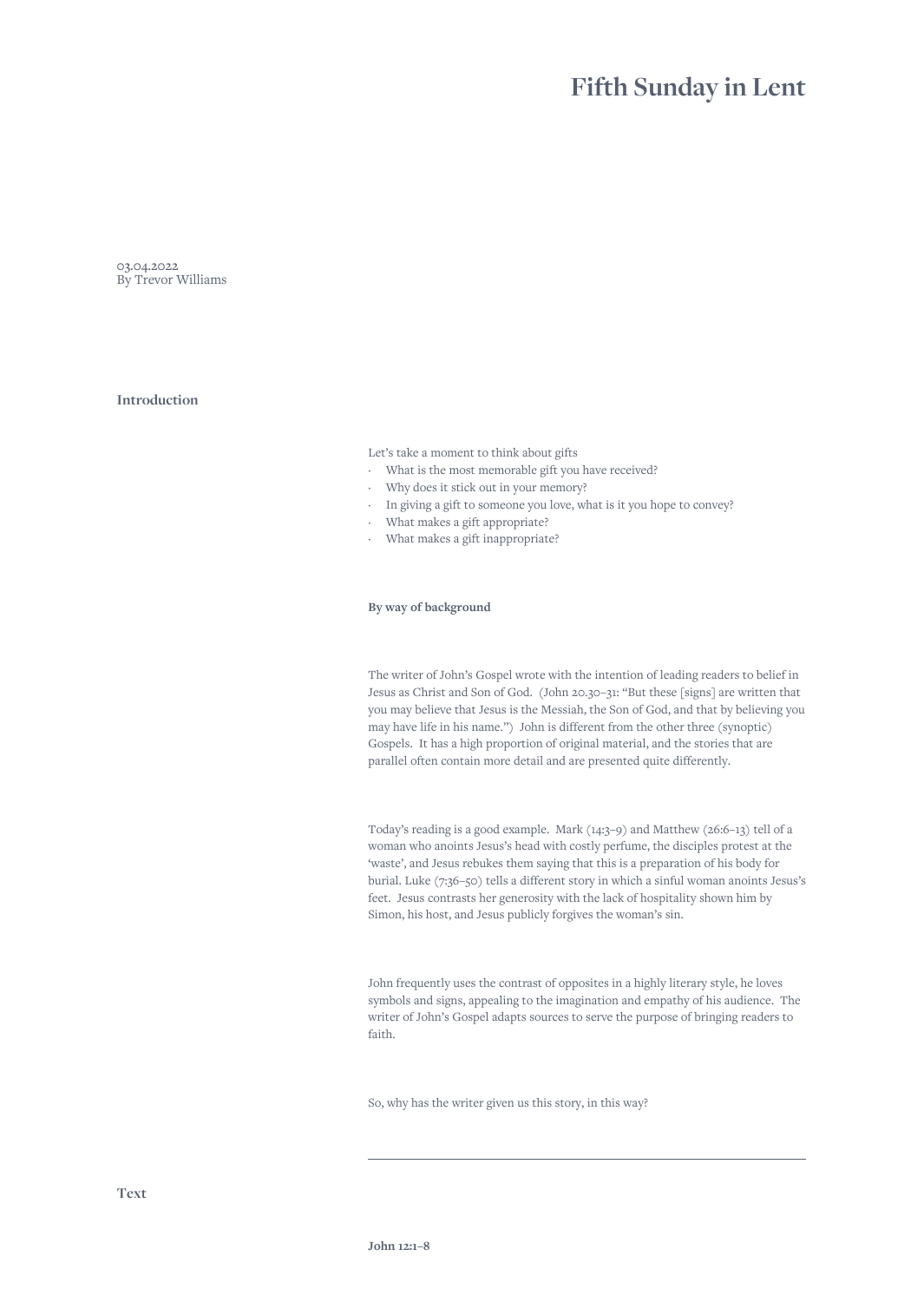Six days before the Passover Jesus came to Bethany, the home of Lazarus, whom he had raised from the dead. There they gave a dinner for him. Martha served, and Lazarus was one of those at the table with him. Mary took a pound of costly perfume made of pure nard, anointed Jesus' feet, and wiped them with her hair. The house was filled with the fragrance of the perfume. But Judas Iscariot, one of his disciples (the one who was about to betray him), said, 'Why was this perfume not sold for three hundred denarii and the money given to the poor?' (He said this not because he cared about the poor, but because he was a thief; he kept the common purse and used to steal what was put into it.) Jesus said, 'Leave her alone. She bought it so that she might keep it for the day of my burial. You always have the poor with you, but you do not always have me.'

## **Comment**

At the heart of our reading is an act of anointing, an expression of the most extraordinary generosity. But before considering this amazing gift to Jesus it is worth noting the way John's Gospel tells the story.

## **Context**

As is typical of John, the story is laced with multiple suggestions that fill out the symbolic interpretation. Firstly, it is 'six days before the Passover'. The writer makes it impossible for us not to see that this event foreshadows the cross. The anointing is a preparation for death – Jesus's 'hour has come'. The anointing also expresses John's gospel's view of the cross as portraying both Jesus' death and exaltation. Anointing is part of the consecration of a king or priest, so by this anointing Jesus is declared king and priest. In John's telling of the trial of Jesus, the Kingship of Jesus is repeatedly referred to. Anointing is also used for healing, and as Lazarus was present at the meal, we are reminded that he was brought back to life by Jesus, and in turn this prefigures the resurrection of Jesus. This is all part of the rich symbolic backdrop to the tapestry whose central subject is Mary's gift to Jesus.

#### **Mary's Gift and Judas' response**

Mary's act of extraordinary generosity is in the context of hospitality and a shared meal. Martha and Mary have invited Jesus and his disciples for a meal. This family had a close personal relationship with Jesus. Lazarus is present as a focus for gratitude to Jesus who brought Lazarus back to life. Martha serves the meal she has prepared, her particular act of gratitude. But it is Mary's extravagance in using such costly perfume to anoint Jesus's feet that holds our attention … and so offends Judas, 'Why was this perfume not sold for three hundred denarii and the money given to the poor?' The perfume would have cost almost a year's salary for a manual worker!!

Here we have a highly charged conflict. Mary's costly generosity is targeted as being a waste, but more, it is morally wrong as it squandered the opportunity of doing good for so many needy people. Does Judas not have a point? Should we take Judas's side in this conflict?

Can we understand Jesus's response to Judas, which literally from the Greek means 'Leave her alone so that she may keep it [the perfume] for the day of my burial.' You always have the poor with you, but you do not always have me.' I am not sure, but to me it seems that this perfume may have been acquired for the body of Lazarus at the time of his death, and is now given to Jesus as an act of profound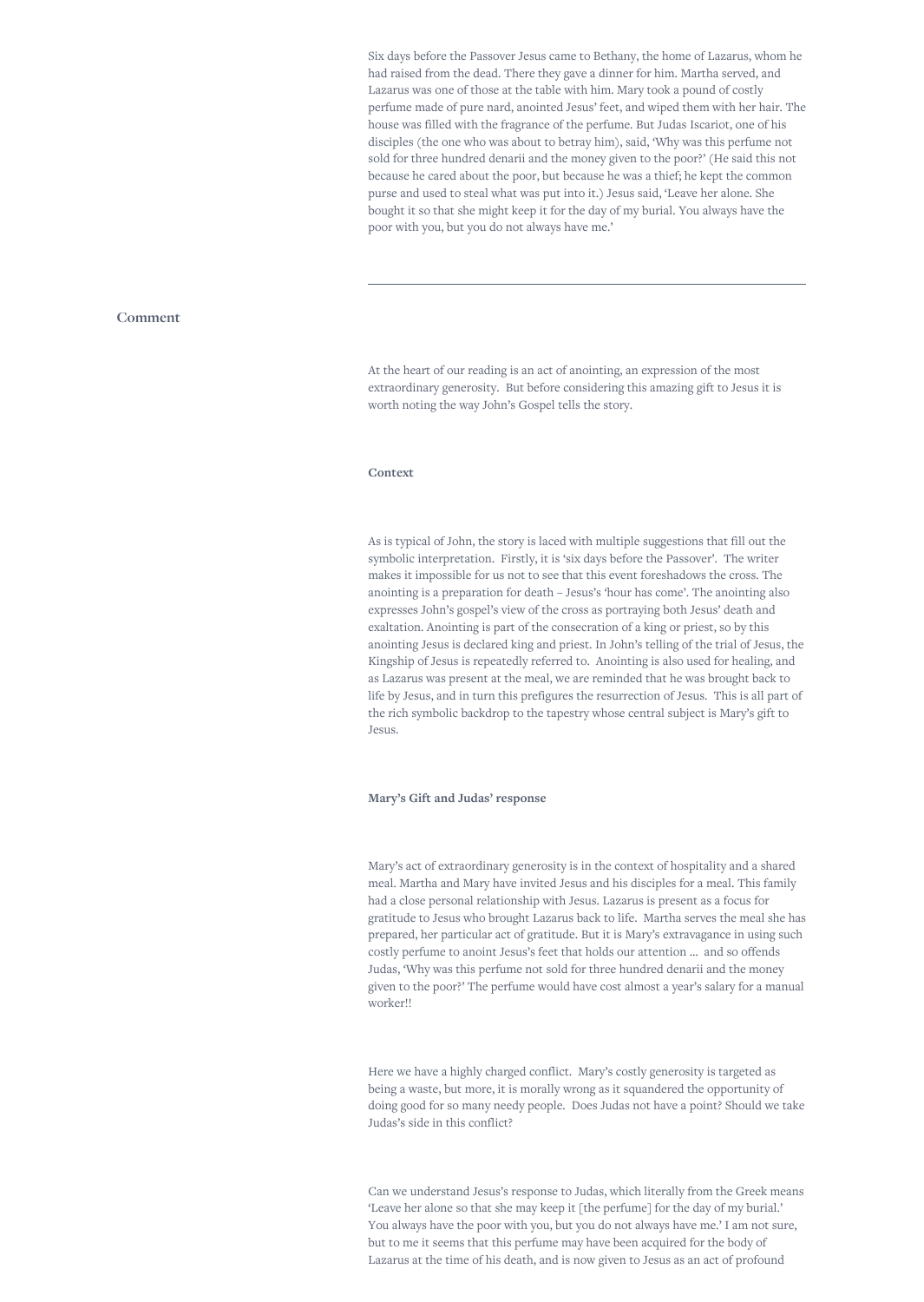#### gratitude.

However, it is worth noting in passing that the response of Jesus to Judas is gentle considering the heat of the moment! 'Leave her alone…' 'Come off it, Judas!' perhaps.

However, the writer of John's gospel can't help himself and he has a go at Judas: 'He said this not because he cared about the poor, but because he was a thief; he kept the common purse and used to steal what was put into it' (John 12:6). The writer has taken sides in this conflict – whereas Jesus intervenes to calm the tension.

But how can we understand what follows when Jesus supports Mary like this: 'You always have the poor with you, but you do not always have me'? Jesus was probably referring to a passage in Deuteronomy that condemns a grudging attitude to the care of those in need and a constant attitude of liberal generosity to the poor 'since there will never cease to be some in need on the earth.' (Deuteronomy 15:11). Jesus is not excusing anyone from the need to care for those in need, this should be our way of life!

The core of Judas's dispute with Mary is that he felt it would have been more valuable to sell the perfume and give the money to the poor, than waste the perfume anointing Jesus for no good reason. So what value did Mary's act have.

First, Mary's action was prompted by gratitude and faith. I imagine it was just something Mary felt she should do. It wasn't so much thought out, but knowing Jesus as she did, it felt right. It wasn't a matter of belief or head knowledge (she can't have known what was to happen to Jesus within a week), it was a matter of the heart. In the light of Jesus's death, her act symbolizes a central theme in John, that of Jesus's kingship through his death and exaltation. As with so many others who placed their trust in Jesus and were commended for their faith, Mary is commended for what she did.

From John's perspective, Mary's anointing, the wiping of Jesus's feet with her hair, prefigured the last act of Jesus with his disciples when Jesus washed his disciples feet. Is it possible that Jesus got the idea that a way of symbolising generous service for his disciples was to adapt what Mary had done when she anointed his feet with perfume?

If this is so, Mary's act of extravagant generosity was instrumental in forming the template of how the disciples of Jesus should love others.

What we do know is that an act of generosity has the potential of 'seeding' further acts of generous service. Here I believe we touch the heart of today's reading. Do you agree?

#### **Response**

Judas prejudges Mary's action, without fully understanding her motivation and the significance of the act. Can you think of a time when you have fallen into that trap of jumping to incorrect conclusions in judging other people? What can be done not to succumb to this temptation?